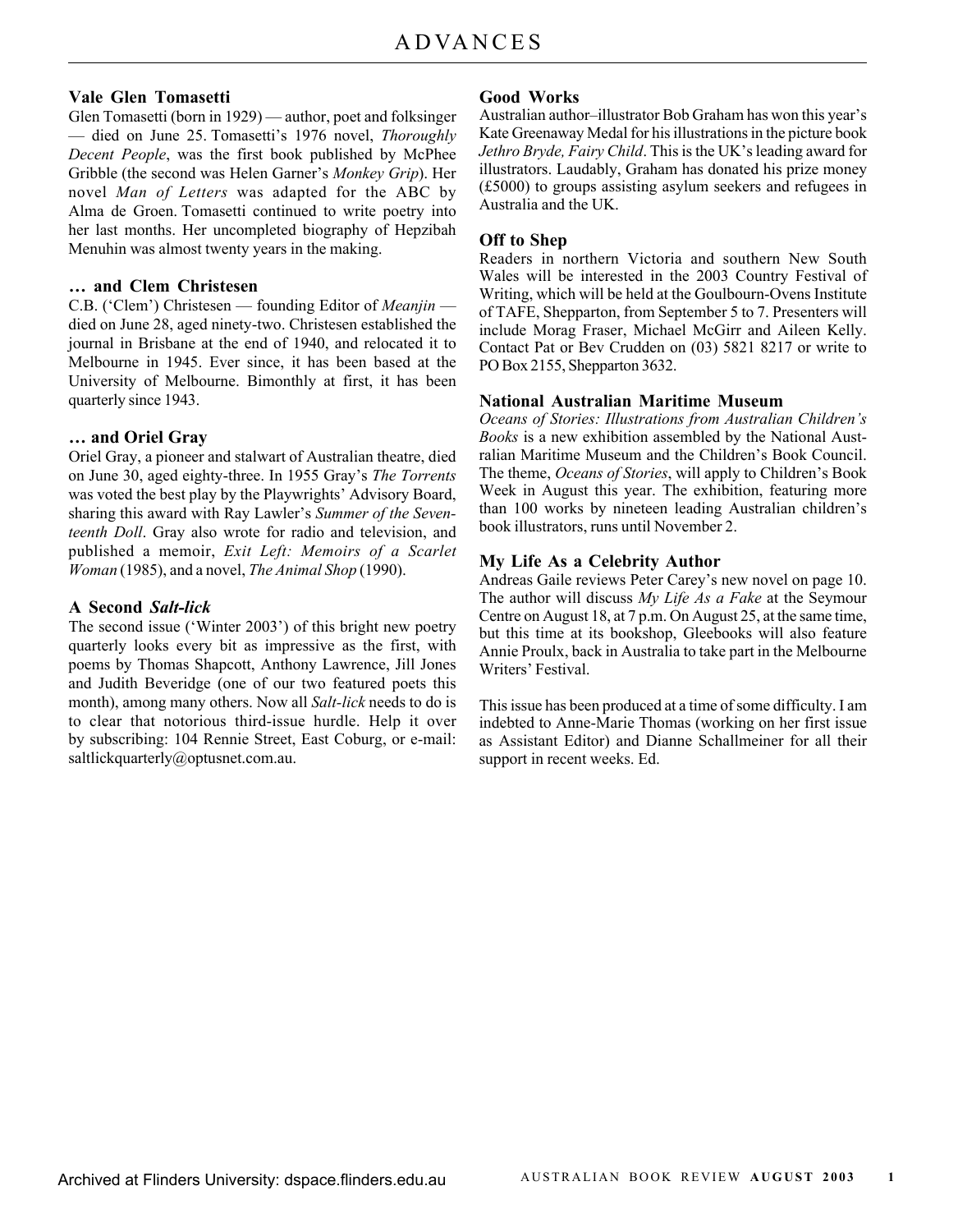# Contents

| <b>ADVANCES</b>     |                                                                                                                                    |                                             | $\mathbf{1}$   |
|---------------------|------------------------------------------------------------------------------------------------------------------------------------|---------------------------------------------|----------------|
| <b>LETTERS</b>      | Chris Goddard, John Thompson, Peta Tait, Liezl Shnookal, Kevin Gillam                                                              |                                             | $\overline{4}$ |
| <b>CONTRIBUTORS</b> |                                                                                                                                    |                                             | 8              |
| <b>COMMENTARY</b>   | <b>Sir William Deane</b>                                                                                                           |                                             | 9              |
| <b>FICTION</b>      | Peter Carey: My Life As a Fake                                                                                                     | <b>Andreas Gaile</b>                        | 10             |
|                     | Tom Keneally: The Tyrant's Novel                                                                                                   | <b>Peter Pierce</b>                         | 12             |
|                     | Penelope Sell: The Secret Burial<br>Danielle Wood: The Alphabet of Light and Dark<br>Antigone Kefala: Summer Visit: Three Novellas | <b>Christina Hill</b>                       | 47             |
|                     | Antigone Kefala: The Island<br>Janette Turner Hospital:                                                                            | <b>Stathis Gauntlett</b>                    | 48             |
|                     | North of Nowhere, South of Loss                                                                                                    | <b>Bronwyn Rivers</b>                       | 50             |
|                     | Jane Downing: The Trickster                                                                                                        | <b>Michael McGirr</b>                       | 51             |
| <b>POEMS</b>        | <b>Peter Porter</b>                                                                                                                |                                             | 13             |
|                     | <b>Judith Beveridge</b>                                                                                                            |                                             | 31             |
|                     | <b>Judith Beveridge</b>                                                                                                            |                                             | 39             |
| <b>POLITICS</b>     | Margaret Simons: The Meeting of the Waters                                                                                         | <b>Kerryn Goldsworthy</b>                   | 14             |
|                     | Marilyn Dodkin: Bob Carr                                                                                                           | <b>Neal Blewett</b>                         | 16             |
|                     | Rawdon Dalrymple: Continental Drift                                                                                                |                                             |                |
|                     | Allan Gyngell and Michael Wesley:<br>Making Australian Foreign Policy                                                              | <b>Allan Patience</b>                       | 17             |
|                     |                                                                                                                                    |                                             |                |
| <b>HISTORY</b>      | Hsu-Ming Teo and Richard White (eds):                                                                                              |                                             |                |
|                     | Cultural History in Australia                                                                                                      | <b>Stuart Macintyre</b>                     | 19             |
|                     | Bain Attwood: Rights for Aborigines<br>Colin Brown: A Short History of Indonesia                                                   | <b>Tony Barta</b><br><b>John Monfries</b>   | 20<br>22       |
|                     | Stuart Macintyre and R.J.W. Selleck:                                                                                               |                                             |                |
|                     | A Short History of the University of Melbourne                                                                                     |                                             |                |
|                     | R.J.W. Selleck: The Shop: The University of Melbourne                                                                              | <b>Ian Morrison</b>                         | 24             |
|                     | Ross Fitzgerald: The Pope's Battalions                                                                                             | <b>Heather Nash</b><br><b>Martin Crotty</b> | 26<br>27       |
|                     | Denis Murphy et al.: The Premiers of Queensland<br>Richard Woldendorp, Roger McDonald                                              |                                             |                |
|                     | and Amanda Burdon: Wool: The Australian Story                                                                                      | <b>Libby Robin</b>                          | 28             |
|                     | Robert Holden: The Devil and the Deep Blue Sea                                                                                     | <b>Gillian Dooley</b>                       | 29             |
| <b>DIARY</b>        | <b>Patrick McCaughey</b>                                                                                                           |                                             | 30             |
| <b>BIOGRAPHY</b>    | Anne Whitehead: Bluestocking in Patagonia                                                                                          | <b>Jennifer Strauss</b>                     | 32             |
|                     | John Little: The Man Who Saw Too Much                                                                                              | <b>Bridget Griffen-Foley</b>                | 34             |
|                     | Michael Duffy: Man of Honour                                                                                                       | <b>Alan Atkinson</b>                        | 35             |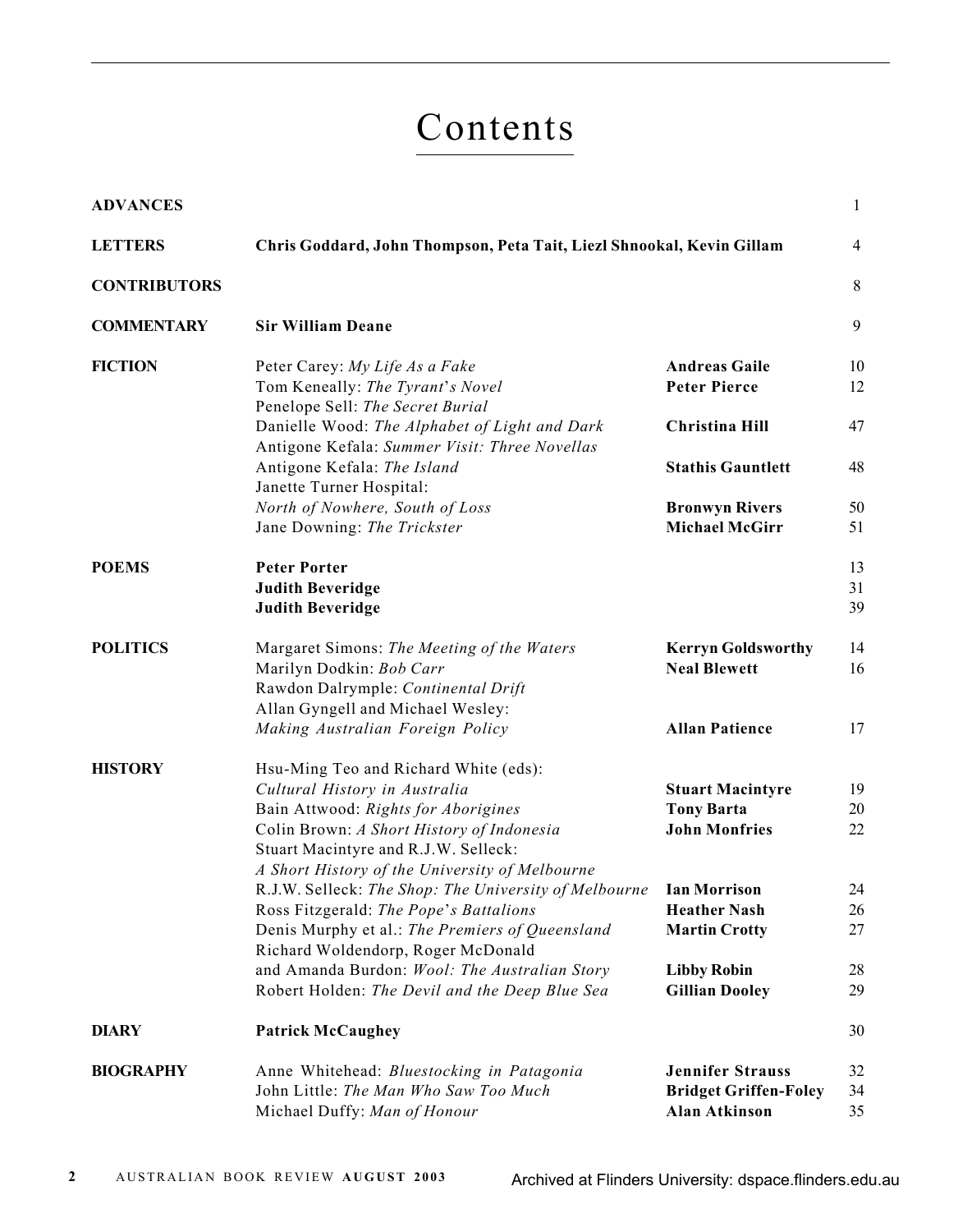| <b>AUTOBIOGRAPHY</b> | Dennis Lillee: Lillee                                                                 | <b>Warwick Hadfield</b>    | 37 |
|----------------------|---------------------------------------------------------------------------------------|----------------------------|----|
| <b>GALLERY NOTES</b> | <b>Chris Wallace-Crabbe</b>                                                           |                            | 38 |
| <b>ART</b>           | Gillian Forwood: Lina Bryans<br>Charlotte Benton, Tim Benton and Ghislaine Wood (eds) | <b>Sarah Thomas</b>        | 40 |
|                      | Art Deco: 1910-1939                                                                   | <b>Chong Weng-ho</b>       | 41 |
| <b>REFERENCE</b>     | Susanna de Vries:                                                                     |                            |    |
|                      | The Complete Book of Great Australian Women                                           | <b>Clare Wright</b>        | 42 |
| <b>LAW</b>           | G.D. Woods:                                                                           |                            |    |
|                      | A History of Criminal Law in New South Wales                                          | <b>Hugh Dillon</b>         | 44 |
| <b>MEDIA</b>         | Jock Given: Turning Off the Television                                                |                            |    |
|                      | Hugh Mackay: Media Mania                                                              | Prue Torney-Parlicki       | 45 |
| <b>CRIME FICTION</b> | Peter Corris: Master's Mates                                                          |                            |    |
|                      | Garry Disher: Kittyhawk Down                                                          |                            |    |
|                      | Shane Maloney: Something Fishy                                                        | <b>Don Anderson</b>        | 52 |
| <b>CULTURAL</b>      | Mark Wakely: Dream Home                                                               | Alice Spigelman            | 54 |
| <b>STUDIES</b>       | Paul Salzman: Literary Culture in Jacobean England                                    | <b>Marion J. Campbell</b>  | 55 |
| <b>POETRY</b>        | Jordie Albiston: The Fall                                                             | <b>Lisa Gorton</b>         | 56 |
| <b>PHILOSOPHY</b>    | M.R. Bennett and P.M.S. Hacker:                                                       |                            |    |
| <b>OF SCIENCE</b>    | Philosophical Foundations of Neuroscience                                             | <b>Damian Grace</b>        | 57 |
| <b>NATURAL</b>       | David Owen: Thylacine                                                                 |                            |    |
| <b>HISTORY</b>       | Robert Paddle: The Last Tasmanian Tiger                                               | <b>Christopher Bantick</b> | 58 |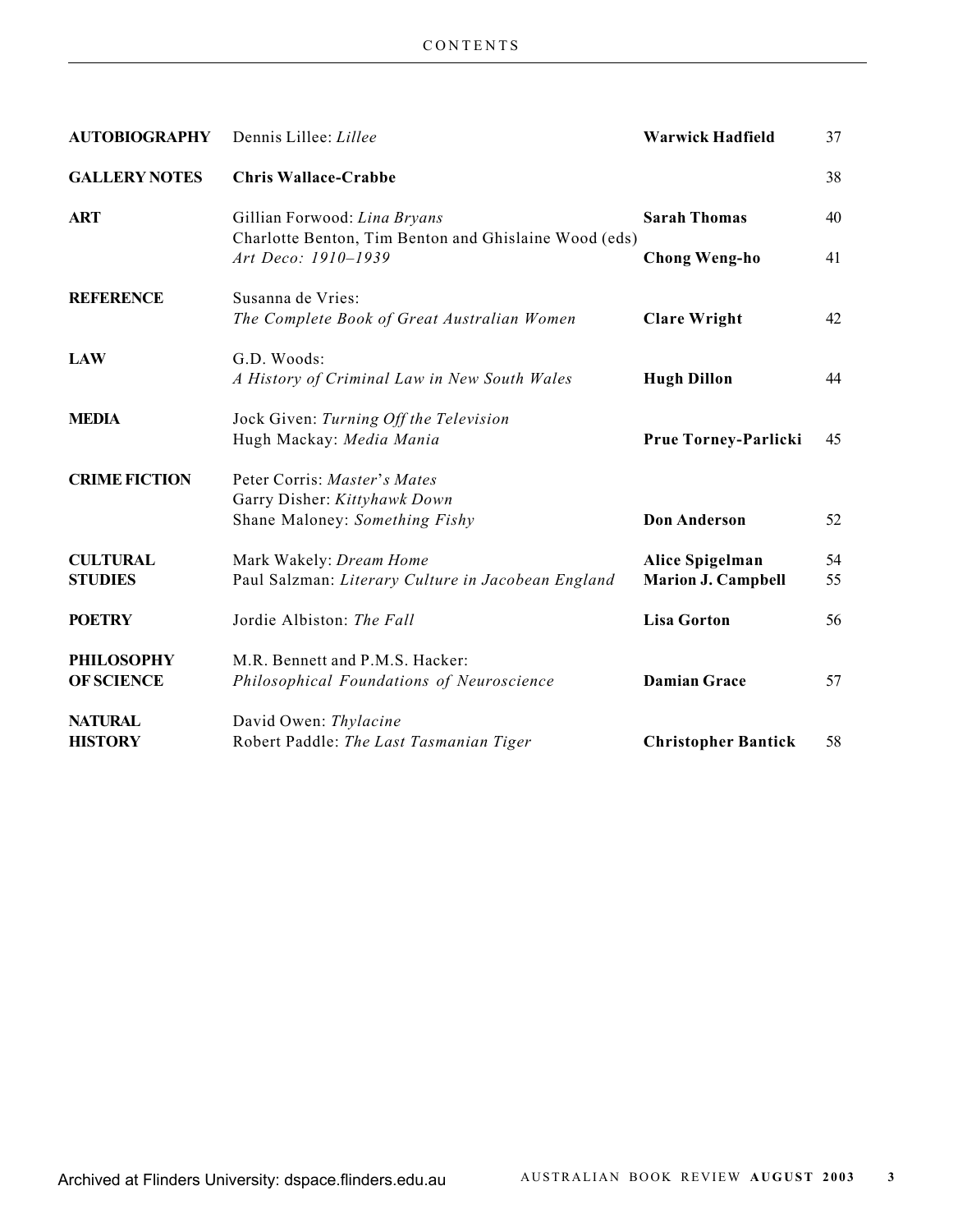## Letters

*ABR* **welcomes letters from our readers. Correspondents should note that letters may be edited. Letters and e-mails must reach us by the middle of the current month, and must include a telephone number for verification.**

#### **Ali Ismail Abbas**

#### Dear Editor,

There is a terrible irony in the title of Raimond Gaita's La Trobe University Essay, 'Only As a Last Resort' (*ABR*, May 2003). His title should surely have been the phrase that guided the choice of accompanying stills. Gaita's admirable piece contained much to ponder and praise. The Reuters photograph (by Faleh Kheiber) of Ali Ismail Abbas diminished those reflections.

We will all retain images of the invasion of Iraq. There is the shot of a dead child, taken by Akram Saleh (also of Reuters), his or her face like porcelain, completely intact and apparently at peace, but the rest of the head and body bound together, as if to stop all the bits falling out. There is the blood appearing on a BBC cameraman's lens. The cruelty and catastrophe of war has become something we cannot avoid. We are assaulted by the images even when we try to avoid them. Susan Moeller describes us all as 'passive receivers of images', which is akin to blaming the victim. The images home in on us, no matter how much we duck and weave. They are wrapped around our newspapers, inserted into our television programmes and placed in the middle of Gaita's essay.

Ali Ismail Abbas was at home when a US rocket arrived and destroyed his house, his father, his pregnant mother and several other relatives. After the terrible explosion, Ali awoke, soaked in blood, his sheets on fire. *The Times* of London reported that Jon Lee Anderson, the *New Yorker* correspondent who saw him in hospital, was shown a photograph of Ali before his treatment, his body blackened, one of his hands 'a twisted, melted claw. The other arm had apparently been burned off at the elbow … two long bones were sticking out of it.'

That is not the photograph of Ali that is used by so many now. We see him, in *Australian Book Review* and elsewhere, after the remains of his arms were amputated, his face somehow unscathed. In your caption, Ali was 'pulled from the rubble' by neighbours. In the Murdoch press, the *Australian*, the *Herald-Sun*, the *Courier-Mail* and even the *Daily Telegraph* have all claimed a part in his recovery. Several charities and other papers have claimed his image. London's *Evening Standard* and the *Daily Mirror* are reported to be using his face and torso to raise money for good causes.

What did you see when you chose the photograph of Ali Ismail Abbas? I see the random cruelty of war, the child who, in the words of his uncle, 'wants to be normal again' but can never be. I think of the words he has spoken, his anger at being repeatedly exposed to the stares of strangers.

I wonder if you felt free to use his photograph, as others have done, because he is twelve years old and because he is an Iraqi. After all, that is how he came to lose his arms, skin, parents, family and home. I wonder if anyone anywhere has thought to ask his permission to use him in this way. Perhaps we use his photograph rather than that of a wounded adult because we do not have to ask a child. Perhaps some of us believe that, after all he has lost, he will not miss his dignity and privacy.

I also reflect upon our sensitivities to photographs of 'our' soldiers, wounded or as prisoners. Perhaps that is why you chose the other shot, Frank Hurley's image of the morning after Passchendaele, our wounded viewed at a suitable, respectful distance.

Raimond Gaita wrote of the distinction between respect for human life and contempt for it, of crimes against humanity, and of 'the unalienable preciousness of every human being'. Your choice of photograph (I trust it was not Gaita's) diminished his reflections and demeaned us all.

#### **Chris Goddard, Clayton, Vic.**

*ABR***, as it always does, selected the images that accompanied our La Trobe University Essay, not our essayist. We did so mindful of the international controversy over the use of images of Ali Ismail Abbas, and conscious, we trust, of our moral responsibilities. No one here enjoyed reproducing that image, just as it would be impossible for anyone to look at that page without horror or unease. But certain images strike us as being so urgent, so shaming, so universal, that they select themselves. Graphic photographs of Ali Ismail Abbas will become as notorious and influential as the photographs of the little Jewish boy in a ghetto being led away, hands above his head, or a famished Biafran child being futilely weighed, or a frantic Vietnamese girl covered in napalm.**

**Whom do we, in Australia, really spare by suppressing such images? Shouldn't the jingoists and the warmongers see the results of their militancy? How convenient had they** *not* **been confronted with Ali Ismail Abbas's condition. Australia, after all, was part of the small self-appointed 'coalition of the willing' that bombed the very civilians it was supposedly trying to 'liberate'.**

**Many experts, Associate Professor Goddard included, have eloquently argued that society needs to face up to the consequences of child abuse. What is Ali Ismail Abbas's fate but another form of child abuse? Rockets, not cameras, maimed this boy, and others like him. Ed.**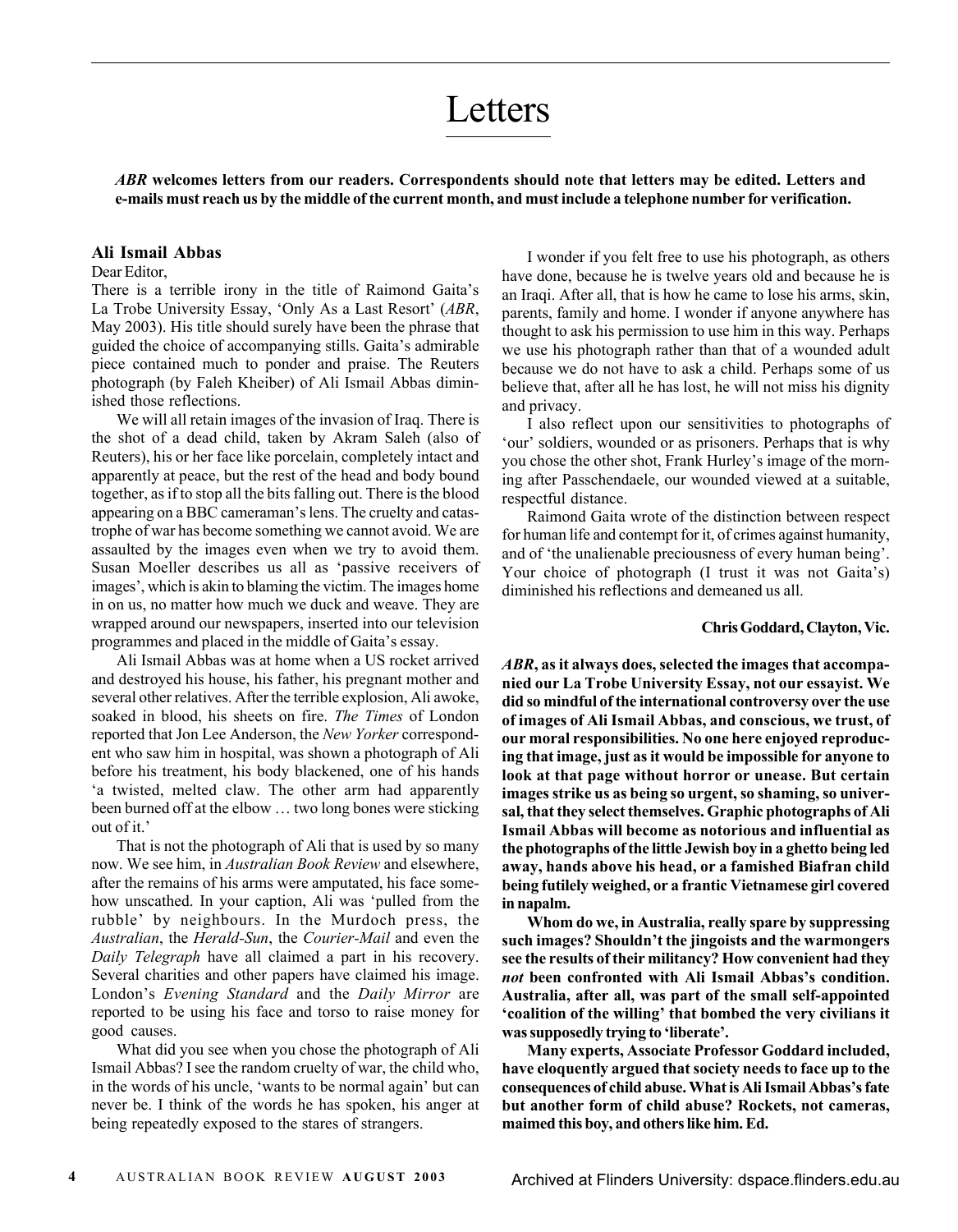#### **Teutonic inflexions**

Dear Editor,

In his review of John Williams's *German Anzacs and the First World War* (*ABR*, June/July 2003), Martin Ball treats as a revelation the German ancestry of the Australian-born General Sir John Monash, who in the war of 1914–18 ultimately led the five Australian divisions.

Ball tells us that Monash was a German Jew born in Australia to parents who had emigrated from Silesia, that he spoke German as his first language and that he later had coaching to rid his accented English of its 'Teutonic inflexions'. In Ball's account, Monash's German background is 'rarely mentioned'. Indeed, we are told that there is a sidestepping of the 'irony of Australia's greatest commander being racially German'. Where there is an acknowledgment of Monash's 'difference', it is usually 'erroneously' in the assertion that he was 'of Polish origin'. The more frequent identification of Monash as a Jew 'serves to displace any other foreign suspicions'. Ball suggests that, in his telling of the Monash story, Williams has played a 'trump card'.

But is the card played by Williams in fact an ace, and is there a collective Australian amnesia about the truth of Monash's ancestry? As long ago as 1982, Geoffrey Serle published his substantial and widely read and praised biography of Monash. As recently as this present year, that biography has been reissued by Melbourne University Press in an accessible and attractive paperback edition. In what must stand for the present as the 'definitive' account of a remarkable Australian life, Serle provides in considerable detail the story of Monash's family background.

In this account, there is no 'sidestepping' of the essential fact of Monash's 'racial' identity, nor is there any 'error' in making a link between the Monash family and presentday Poland, whose national borders have ebbed and flowed historically. The home of the paternal Monash ancestors was Krotoschin in the Posen province of Prussia — Krotoszyn and Poznan, respectively, in modern Poland. In November 1863 Louis Monash, by then naturalised in Australia in the presence of Sir Redmond Barry, married Bertha Manasse in the Prussian town of Stettin. The couple made their journey to Australia early the following year. Their son, the future Australian general, was born at West Melbourne in June 1865.

In the Serle account, twenty-three pages are devoted to the question of Monash's German background, which certainly contributed much to Monash's formation and to his identity. But while the Monash parents encouraged their children to speak and to write in German, they spoke good English and used it with the children. Bertha, especially, read to her favourite son in the English language. Serle notes that this dominant parent had fully accepted the consequences of migration: she mastered the English language; she mixed readily with Australian friends; and she made sure that her son would grow up as an Australian in the prevailing British cultural context.

Within all of this, Monash never entirely lost the sense of himself as 'a double outsider'. It perhaps explains the compensation he sought in recognition and high honours. That same consciousness was possibly enhanced by the whispering campaign mounted against him at the beginning of the war, when his German origins were seen by some as a disqualification for his commission. Even so, Monash was puzzled that people could doubt or even openly question that a native-born Australian such as himself could fail to do his utmost for his country in the crisis of war. And it is surely important to note that, in the highest official circles, Monash's origins were fully understood and accepted: no doubts were cast on his fundamental loyalties to his own country or to the larger British Empire. As the Australian Defence Minister (Sir George Pearce) of the day later noted, if he had listened to gossip and slander as he was urged to do, 'Monash would never have gone to the War'.

It is both a pity and a surprise that, with Serle's judicious and fair-minded biography so long in Australian circulation — and now again in print — Martin Ball should have so comprehensively discounted its existence as to assume wide ignorance of essential and readily acknowledged facts.

**John Thompson, Curtin, ACT**

### **Mixing with Miko**

Dear Editor,

I read Michael Brennan's review (*ABR*, June/July 2003) of John Jenkins's verse novella, *A Break in the Weather*, with some surprise at its humourless stridency. While recognising Jenkins's considerable skill as a poet, the reviewer then criticises the writing of Japanese Miko, whom he confusedly describes as 'Asian' and a 'character'.

Apparently, he is not convinced of her veracity, and does not like the talk about body difference. What? Spare us the illconceived, censorious demand that writers create 'authentic' identity in literature — forget postmodernism — which carries the implicit imperative that fictional identity correspond with the writer's own ethnicity or, for that matter, gender. I really like Miko because she is depicted as a spirited, independent woman physicist with eclectic talents and tastes that range from mathematics to comics. (For a discussion of non-Japanese manga artists, see Sharon Kinsella's *Adult Manga: Culture and Power in Contemporary Japanese Society*, 2000.) An absence of positive racial and gender representations is political. The international romance between scientists Bruce and Miko, however, seems to have a metacultural purpose as a positive rejoinder to the Australian government's refusal to accept the Kyoto protocol. I was intellectually engaged and, crucially, entertained by the events and narrative of Jenkins's verse novella, and it was refreshingly satisfying to read because of its wide-ranging environmental politics. Perhaps I am the type of feminist reader Jenkins hopes to reach, one who prefers serious dilemmas and big concepts, but only when they are delivered with wit and a strong sense of fun.

**Peta Tait, Northcote, Vic.**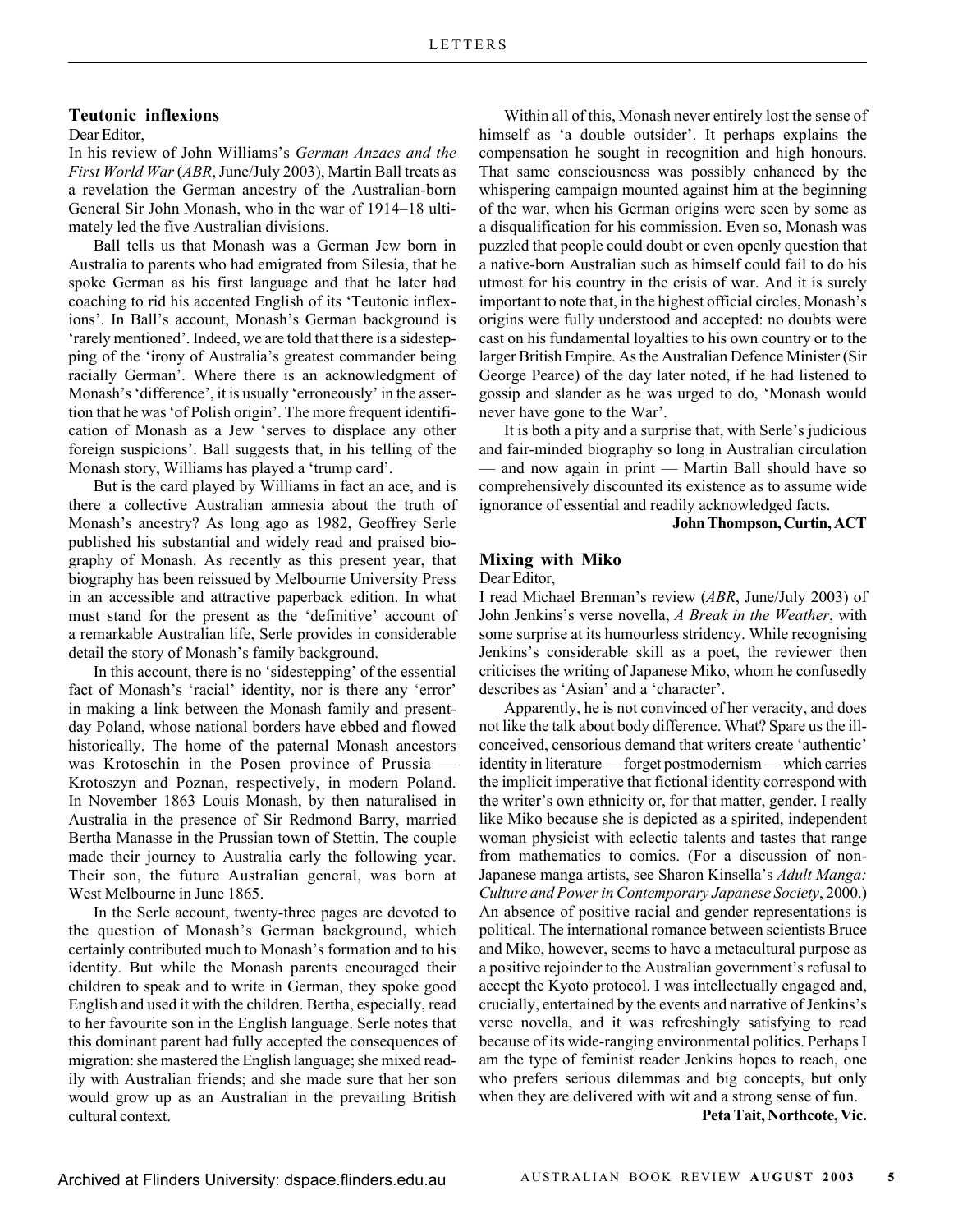## **Young Fogey**

#### Dear Editor,

Having just enjoyed *A Break in the Weather*, John Jenkins's recent verse novel, I was disappointed to see the disapproving review by Michael Brennan in the June/July issue of *ABR*. Brennan initially puts Jenkins in good company — Dorothy Porter, John Tranter and Les Murray — but then goes on to dismiss the entire form as 'prosy poesy'. Judging by the tone of the rest of Brennan's article, this may just be an example of 'narrative envy' from (I assume) a predominantly lyric poet.

Thereafter, the reviewer turns witch-hunter, and seems to be on a search for something damning. He finds it in the character of Miko, who falls in love with Jenkins's main character, the weather scientist Bruce. Brennan dubs Miko a mere 'love interest', reducing her importance in connection with arguments around the Kyoto protocol on global warming, a central theme of the book. Brennan then says that Miko's presence as a 'Manga-like animée is worryingly convincing'. Here, he misses the point. The poem makes clear that Miko, who likes to dress fashionably and enjoys pop culture, is consciously wearing a manga-style 'Adventure Girl' outfit purely for her own pleasure and amusement.

Miko is never presented as a dummy or gratuitous 'love interest'. Quite the opposite. We learn that she is a mathematician; and, while visiting the Blue Mountains, she recounts the myth of the Three Sisters, giving the ancient myth an intelligent, postmodern spin. Finally, she is the one who drives the car, and rescues Bruce from a blazing bushfire. So she's also resourceful, as well as clever and very modern: a model feminist hero.

Brennan really goes awry when he says of Miko that 'the presentation of (her) character as just so much Asian exotica is at times not simply problematic but offensive'. Brennan reviles the erotic interlude in the book where Miko, prior to making love with Bruce, looks (*from above!*) down at her sleeping lover, and finds 'the round eyes of her Western man'

very sexy. Bruce then opens his eyes, and looks up at Miko's face, and he thinks her eyes are beautiful and sexy, too. What is so 'offensive' about this?

Perhaps what Brennan really finds distasteful here is to assume, for a brief moment, the female (Miko's) point of view, and to discover a man's face can truly be erotic and desirable.

If Brennan has read the copious notes in *A Break in the Weather*, he would see that this entire 'offensive' bedroom scene is playful bricolage, based on Roland Barthes's 1970 essay 'The Eyelid'.

Jenkins simply points out that Japanese and Western eyes are actually different, and may be a source of attraction between two cross-cultural lovers, rather than the *opposite*. And was Barthes being 'offensive'? I think not. This conclusion is itself extremely 'offensive' and damaging, and the result of a prim, knee-jerk and mis-targeted political correctness, rather than any real appreciation of this fine book.

#### **Liezl Shnookal, St Andrews, Vic.**

#### **Cutting the mustard**

Dear Editor,

As one of the nine poets whose work appears in *Meanjin* Issue 1, 2003 ('Read Their Lips'), I write in protest at the manner in which this journal has been reviewed by Nicola Walker in the June/July issue of *ABR*. Her statement 'Of the nine poems here, only two cut any sort of mustard' is both clichéd and lacking in essential detail, considering that she fails to mention either titles or authors. She then quotes a few lines from one of the 'unworthy' poems, in support of her argument that they contain 'little notion of rhyme, metre or substance'. Yes, a reviewer is entitled to an opinion, but surely it would have been better to cite an example of what she considers as good poetry, rather than take such a negative stance. In this case, the reviewer seems lacking in both courage and good grace.

#### **Kevin Gillam, West Leederville, WA**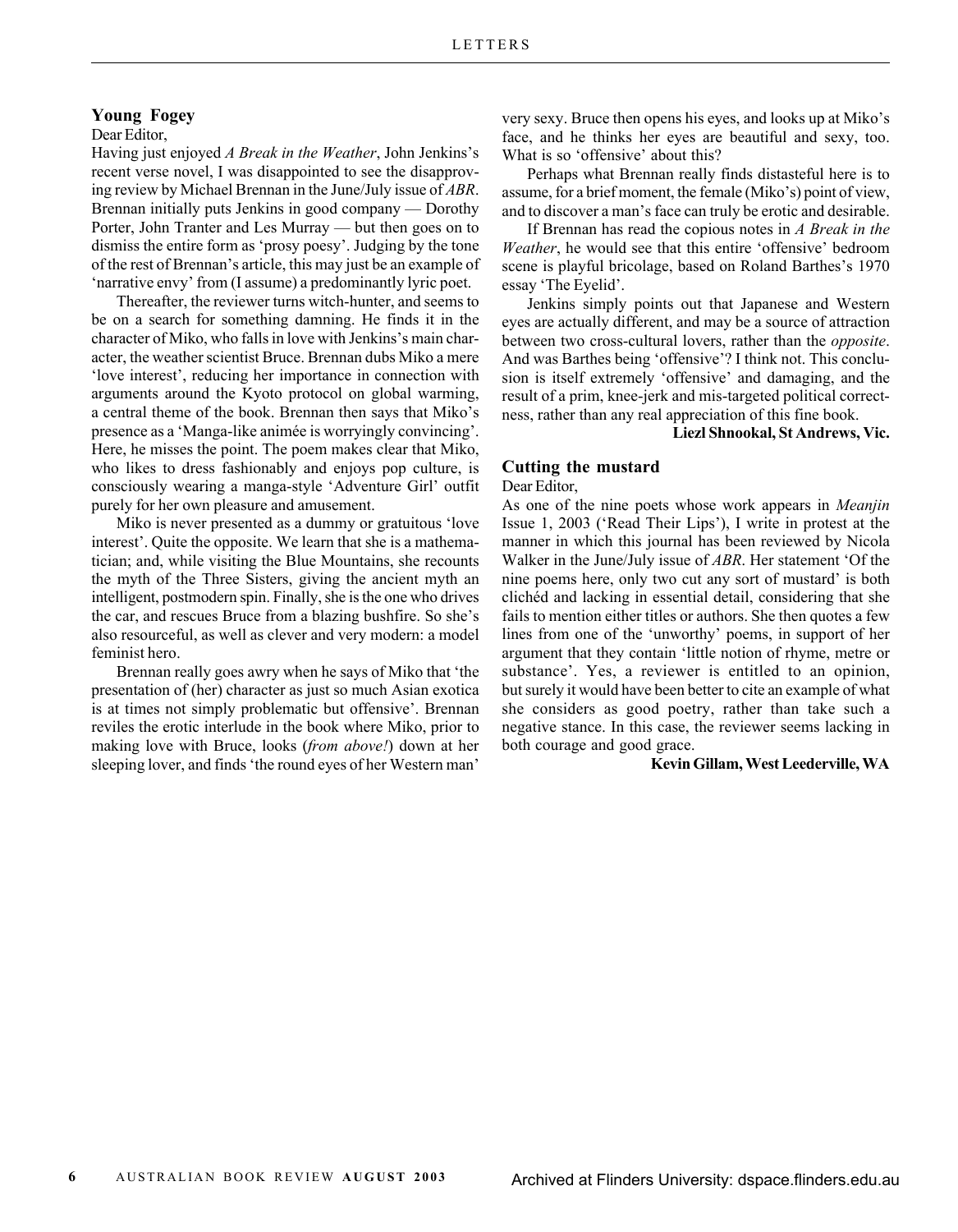**Australian Book Review** August 2003, No. 253

ISSN 01 55-2864 Registered by Australia Post Published by Australian Book Review Inc. PO Box 2320, Richmond South, Victoria 3121

**Editor** Peter Rose **Assistant Editor** Anne-Marie Thomas **Office Manager** Dianne Schallmeiner **Cover Designer** Chong **Printer** Doran Printing

**Chair** Robert Manne **Treasurer** Matt Kumar **Board Members** Michael Crennan, Morag Fraser, Ramona Koval, Vicki Nicholson, Russ Radcliffe, Peter Steele **Editorial Advisers** Don Anderson, Peter Bishop, Isobel Crombie, Kerryn Goldsworthy, Paul Hetherington, John Hirst, Paul Kane, Patrick McCaughey, Pam Macintyre, Bruce Moore, Allan Patience, Craig Sherborne, Ilana Snyder **Volunteers** Matthia Dempsey, Christy Dena, Eamon Evans, Emily Fraser, Lolla Stewart, Robyn Tucker

Telephone: (03) 9429 6700 Fax:  $(03)$  9429 2288 E-mail: abr@vicnet.net.au http://www.vicnet.net.au/~abr/



*ABR* is most grateful for the generous support of our chief sponsor, La Trobe University.



*ABR* has been assisted by the Commonwealth Government through the Australia Council, its arts funding and advisory body; Holding Redlich; and Arts Victoria. We also acknowledge the generous support of our national sponsor, the National Library of Australia.

Unsolicited manuscripts will not be returned unless accompanied by stamped, self-addressed envelopes. Editorial matters should be directed to the editor; advertising/marketing ones to the assistant editor; and subscription queries to the office manager. Letters to the editor will only be considered for publication if accompanied by a telephone number, for verification.

**Subscription rates** (all prices include GST) **One year** (ten issues) Individuals: \$67.00 Institutions: \$76.00 Students/pensioners: \$55.00 Overseas (airmail) Asia/NZ: Individuals: \$87.00 Institutions: \$95.00 Overseas (airmail) Rest of World: Individuals: \$115.00 Institutions: \$125.00 **Two years** (twenty issues, Australia only) Individuals: \$124.00 Institutions: \$142.00 Students/pensioners: \$99.00 **Additional copy to the same address** (Australia only) One year: \$40.00



Our front cover this month shows Frank Hurley's photograph of Eric Webb, one of the members of Douglas Mawson's 1911–13 Australasian Antarctic Expedition,

leaning into a 100 mile per hour wind while collecting ice for cooking purposes. Webb, like Hurley, landed with Mawson's main party at Cape Denison in Commonwealth Bay, Adelie Land, in January 1912.

Hurley's appointment as the expedition's official photographer was not an obvious choice. His photographic work had been largely restricted to the postcard industry, and he had no experience as a cinematographer. However, his physical strength, adventurousness and lack of fear more than compensated for his inexperience. Mawson would later write of Hurley: 'His enthusiasm and resourcefulness knew no bounds.' On his return to Sydney in early 1913, Hurley edited his film *Home of the Blizzard,* which was shown to huge crowds. The money raised from the screenings was sufficient for a return trip to Antarctica that November to collect Mawson and the six others who had remained behind with him.

Frank Hurley made six expeditions to Antarctica between 1911 and 1931, spending a total of four years there. In addition to the negatives, lantern slides, vintage prints and exhibition prints of his time in Antarctica, the National Library holds Hurley's images as an official photographer during both world wars, his photographs of his later travels to the Middle East and Egypt, to Papua and New Guinea, and his extensive documentation of Australian scenery, industries, social life and customs. Totalling nearly 12,000 images, Hurley's collection can now be viewed on the National Library's Pictures Catalogue.



Frank Hurley (1885–1962) *Leaning on the wind. ca*1912 gelatin silver photograph; 25.3 x 33.4 cm, printed *ca* 1961 Pictures Collection, an24573807 National Library of Australia